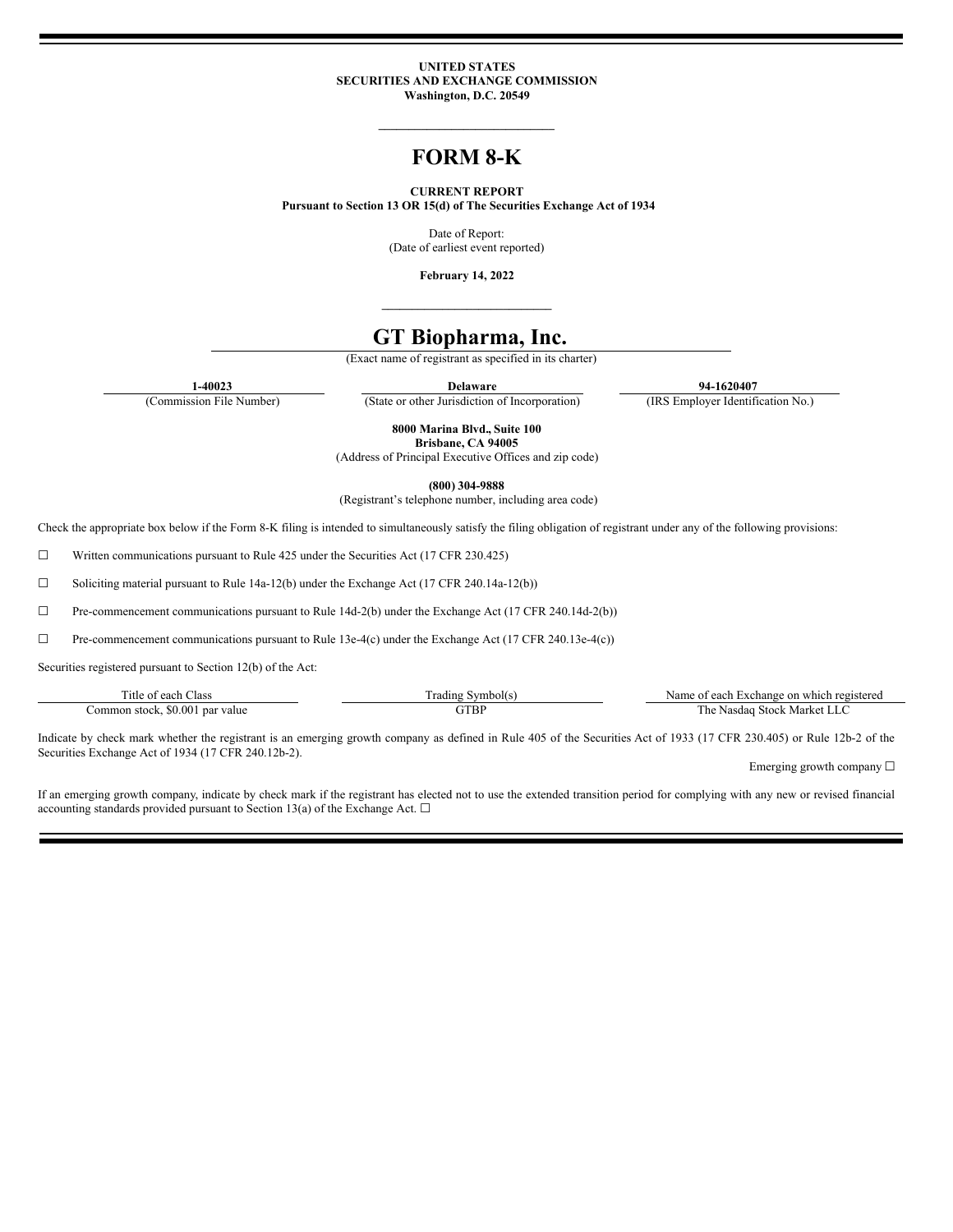#### Item 5.02. Departure of Directors or Certain Officers; Election of Directors; Appointment of Certain Officers; Compensatory Arrangements of Certain Officers.

Effective February 14, 2022, the Registrant appointed Manu Ohri as the Registrant's Chief Financial Officer and Gavin Choy ceased serving as the Registrant's Acting Chief Financial Officer.

Pursuant to the terms of his offer Mr. Ohri will receive an annual base salary of \$325,000 and is eligible to participate in the Registrant's executive bonus plans as determined by the Registrant's Board of Directors, with a target bonus of up to 40% of his annual base salary. Mr. Ohri is entitled to receive a stock award in the amount of 25,000 shares of the Registrant's Common Stock, and an option to purchase 175,000 shares of the Registrant's common stock, vesting in three equal annual installments on the annual anniversary of the date of his employment, subject to full acceleration upon a change of control transaction. The Registrant intends to enter into an employment agreement with Mr. Ohri memorializing the foregoing terms.

Mr. Ohri joins the Registrant with more than 25 years of hands-on experience in financial management and business leadership and working with boards of directors and financial institutions. Mr. Ohri has assisted several public companies in the areas of compliance with U.S. and international financial accounting and reporting standards, investor relations, mergers and acquisitions, strategic planning, team-building and project management. Immediately prior to joining the Registrant, and from 2010 through 2015, Mr. Ohri provided management consulting and business advisory services to privately-held and publicly traded companies through Anarjay Concepts, Inc. From 2015 to 2019, Mr. Ohri served as the Chief Financial Officer of ToughBuilt Industries, Inc. Mr. Ohri is a Certified Public Accountant and Chartered Global Management Accountant with over seven years of experience with Deloitte, LLP and PriceWaterhouseCoopers, LLP. Mr. Ohri earned a Master's Degree in Business Administration from the University of Detroit.

On February 18, 2022, the Registrant issued a press release entitled "GT Biopharma Appoints Manu Ohri as Chief Financial Officer" which is attached hereto as Exhibit 99.1 and is incorporated herein by reference.

#### **Item 9.01. Financial Statements and Exhibits**

(d) Exhibits.

| Exhibit<br>Number | <b>Description</b>                                                                                            |
|-------------------|---------------------------------------------------------------------------------------------------------------|
| 99.1              | Press Release issued February 18, 2022 entitled "GT Biopharma Appoints Manu Ohri as Chief Financial Officer". |

2